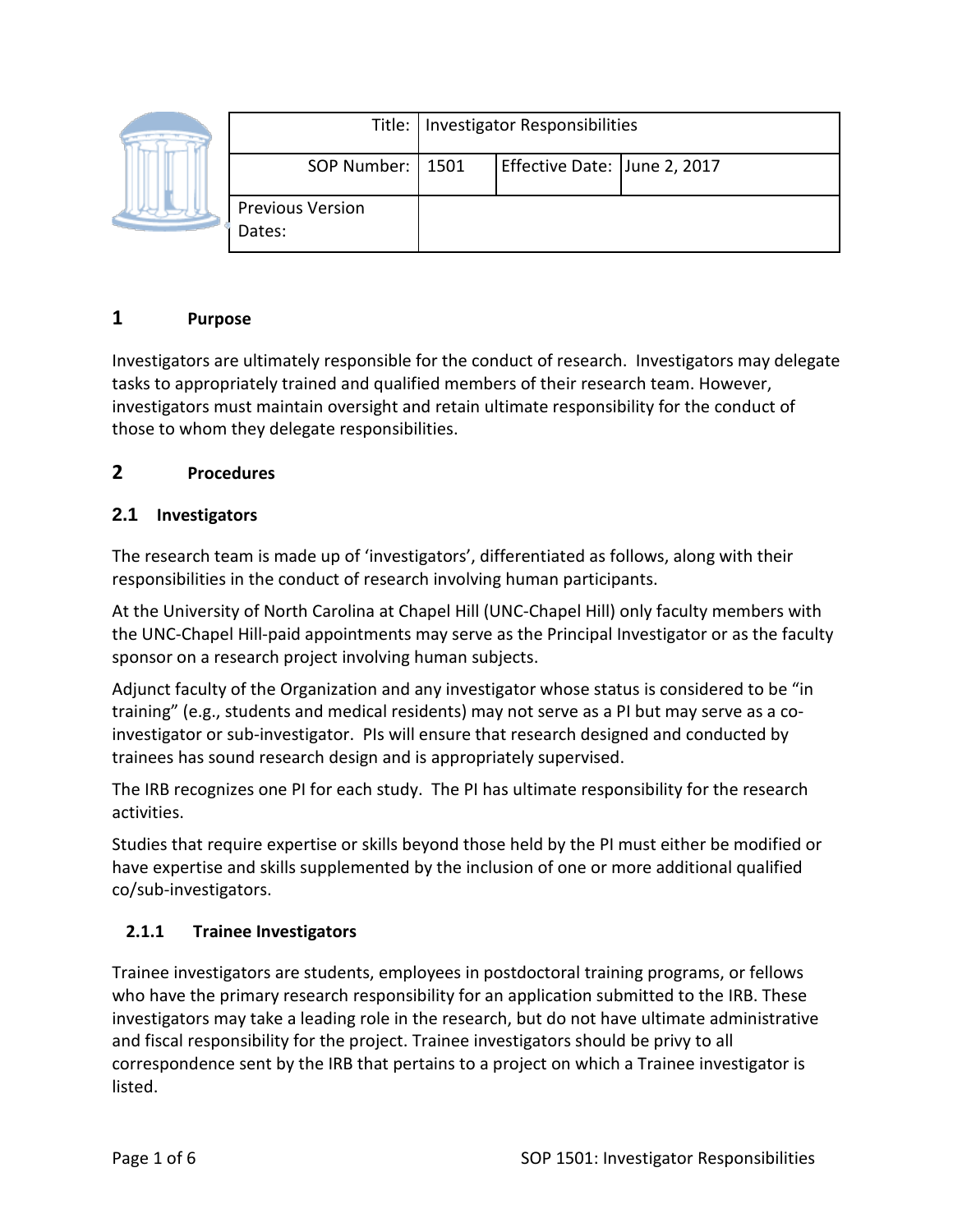## **2.1.2 Sub-Investigators**

A sub-investigator is any individual other than the PI who is involved in the conduct of a research study. Such involvement could include:

• Obtaining information about living individuals by intervening or interacting with them for research purposes;

• Obtaining identifiable private information about living individuals for research purposes;

• Obtaining the voluntary informed consent of individuals to be subjects in research; and

• Studying, interpreting, or analyzing identifiable private information or data for research purposes.

## **2.1.3 Research team members**

Every member of the research team is responsible for protecting human subjects in accordance with the guidelines specified in SOP 101, reporting all noncompliance to the IRB, and for complying with all IRB findings, determinations and requirements. Team members must complete human subject research training as required by the University's "Policy on Education and Certification of Investigators Involved in Human Subjects Research."

## **2.2 Responsibilities**

In order to satisfy the requirements of this policy, investigators who conduct research involving human subjects must:

1. Develop and conduct research that is in accordance with the ethical principles in the Belmont Report;

2. Develop a research plan that is scientifically sound and minimizes risk to the subjects;

3. Incorporate into the research plan a plan to ensure the just, fair, and equitable recruitment and selection of subjects;

4. When some or all of the subjects are likely to be vulnerable to coercion or undue influence (e.g., children, prisoners, pregnant women, mentally disabled persons, or economically or educationally disadvantaged persons), include additional safeguards in the study to protect the rights and welfare of these subjects;

5. Ensure that the research plan includes adequate provisions for the monitoring of subjects and data to ensure the safety of subjects;

6. Ensure that there are adequate provisions to protect the privacy interests of subjects;

7. Ensure that there are adequate provisions to protect data confidentiality and interests of subjects, including an information security plan that considers the collection, storage, maintenance, analysis, and transmission of data and other identifiable information;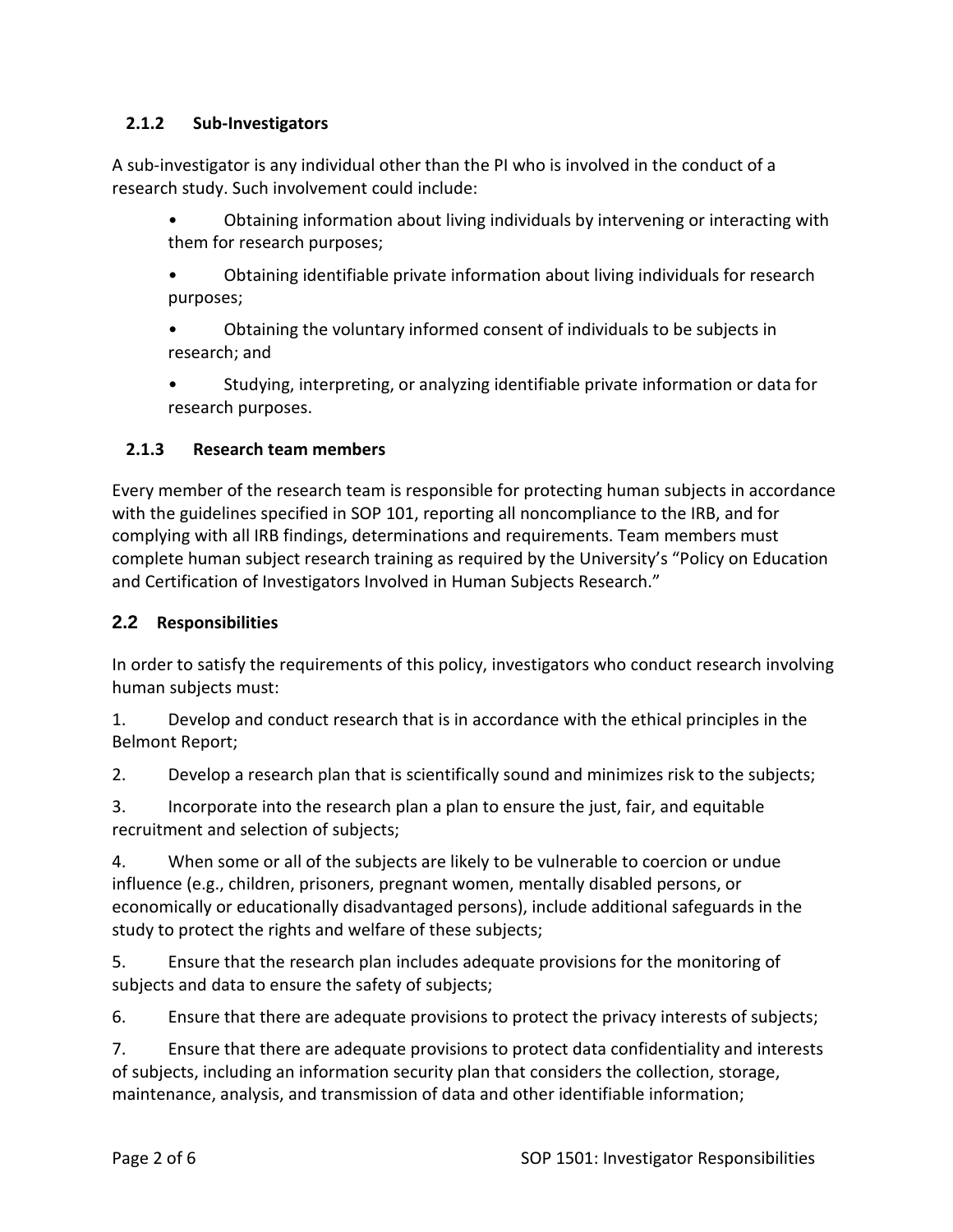8. Have sufficient resources necessary to protect human subjects, including:

a. Access to a population that would allow recruitment of the required number of subjects.

b. Sufficient time to conduct and complete the research.

c. Adequate numbers of qualified staff.

d. Adequate facilities.

e. Necessary equipment.

f. A plan to ensure proper supervision of the research including a plan for periods of absence or decreased availability.

g. Availability of medical, psychological, or other support that subjects might require during or as a consequence of their participation in the research.

9. Assure that all procedures in a study are performed with the appropriate level of supervision and only by individuals who are licensed or otherwise qualified to perform such under the laws of North Carolina and the policies of the UNC-Chapel Hill.

10. Assure that all study personnel are educated in the regulatory requirements regarding the conduct of research and the ethical principles upon which they are based;

11. Assure that all persons assisting with the research are adequately trained and informed about the protocol/research plan and their specific duties and functions.

12. Promptly report any changes in, addition to, or departure of investigators or research staff to the IRB for evaluation and approval (note that investigators and staff may not begin work on the research until IRB-approved);

13. Protect the rights, safety, and welfare of participants;

14. Ensure that when private health information is used, legally effective HIPAA authorization is obtained for each subject unless the Privacy Board or IRB has approved a waiver of the requirement;

15. Ensure that the language in the consent form is consistent with that in the protocol/research plan and, when applicable, in the HIPAA authorization;

16. Obtain and document informed consent and ensure that no human subject is involved in the research prior to obtaining consent or consent/permission from their legally authorized representative, unless a waiver of the requirement has been approved by the IRB;

17. Have a procedure to receive questions, complaints, or requests for additional information from subjects and respond appropriately;

18. Ensure that all information provided to the IRB is accurate and complete so that the IRB may fulfill its responsibilities to review the research and make the required determinations;

19. Ensure that all research involving human subjects receives IRB review and approval in writing or a determination of exemption before research begins;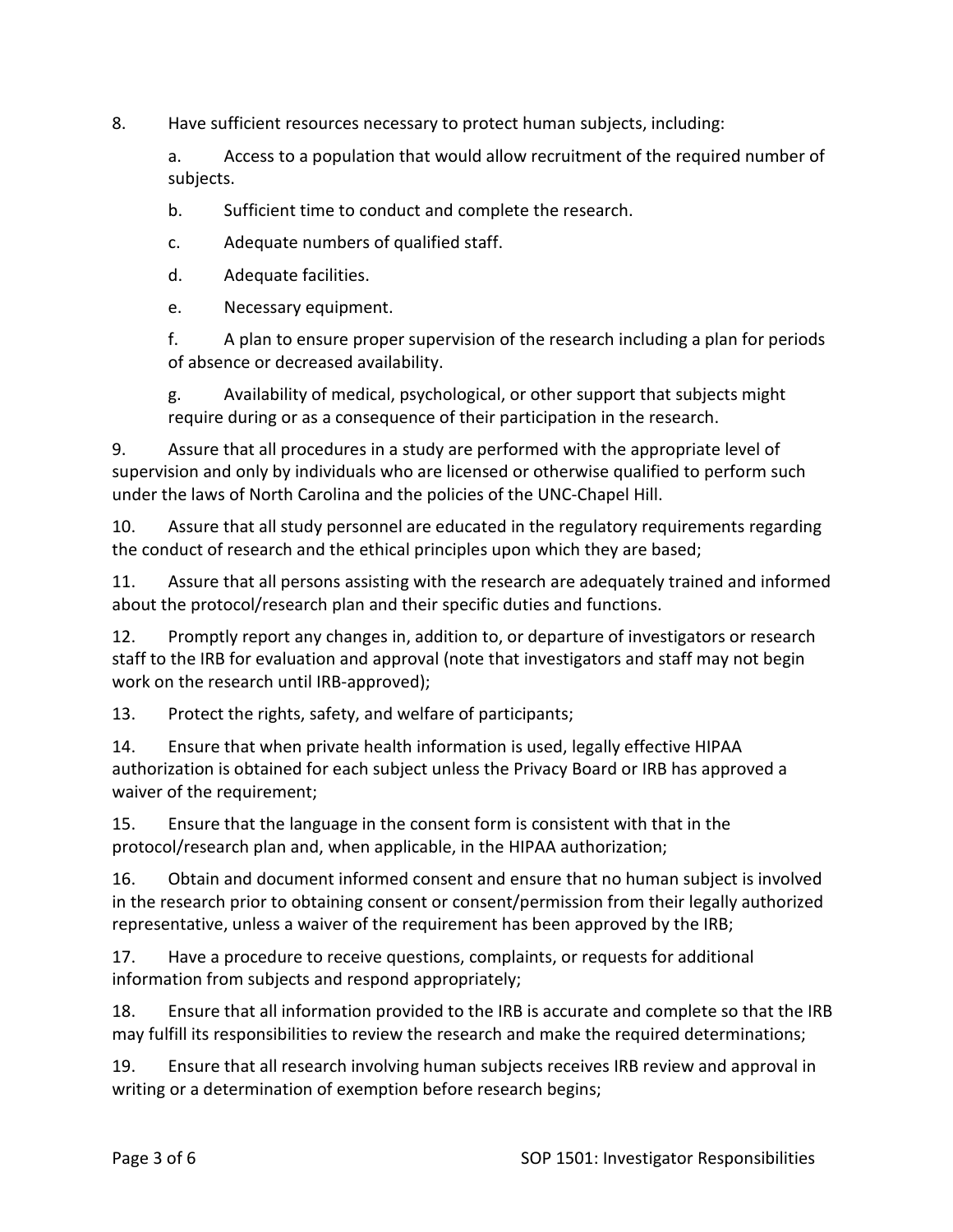20. Ensure that all research involving human subjects is reviewed by other experts and organizational components and committees as applicable to the research;

21. Comply with all IRB decisions, conditions, and requirements;

22. Ensure that studies receive timely continuing IRB review and approval;

23. Report unanticipated problems, deviations, complaints, non-compliance, suspensions, terminations, and any other reportable events to the IRB;

24. Notify the IRB if information becomes available that suggests a change to the potential risks or benefits of the research

25. Obtain IRB review and approval before changes are made to the research unless a change is necessary eliminate apparent immediate hazards to the subject(s);

26. Seek HRPP or IRB assistance when in doubt about whether proposed research requires IRB review;

27. Retain records for the time period and in the manner required by applicable regulations, contractual agreements, and organizational policies.

Additional investigator responsibilities, including specific responsibilities for investigators engaged in FDA-regulated research are described elsewhere in this document.

#### **2.3 Investigator Records**

Under these policies investigators must maintain, at a minimum but not limited to, the following research records under these policies. In addition, investigators must also comply with all record-keeping sponsor requirements.

#### **2.3.1 Study Records**

- Individual subject records
- Recruitment materials
- Documentation of consent process (who, what, when and how)
- Signed consent forms
- Unanticipated Problem & Reportable Event Reports
- Subject complaint reports

• Results of all procedures conducted on the subject, including final visit (if no final visit, reason why: e.g., removal from study, withdrawal from study, death)

#### **2.3.2 Regulatory Records**

- Most recent IRB-approved protocol/research plan
- Previous versions of protocol/research plan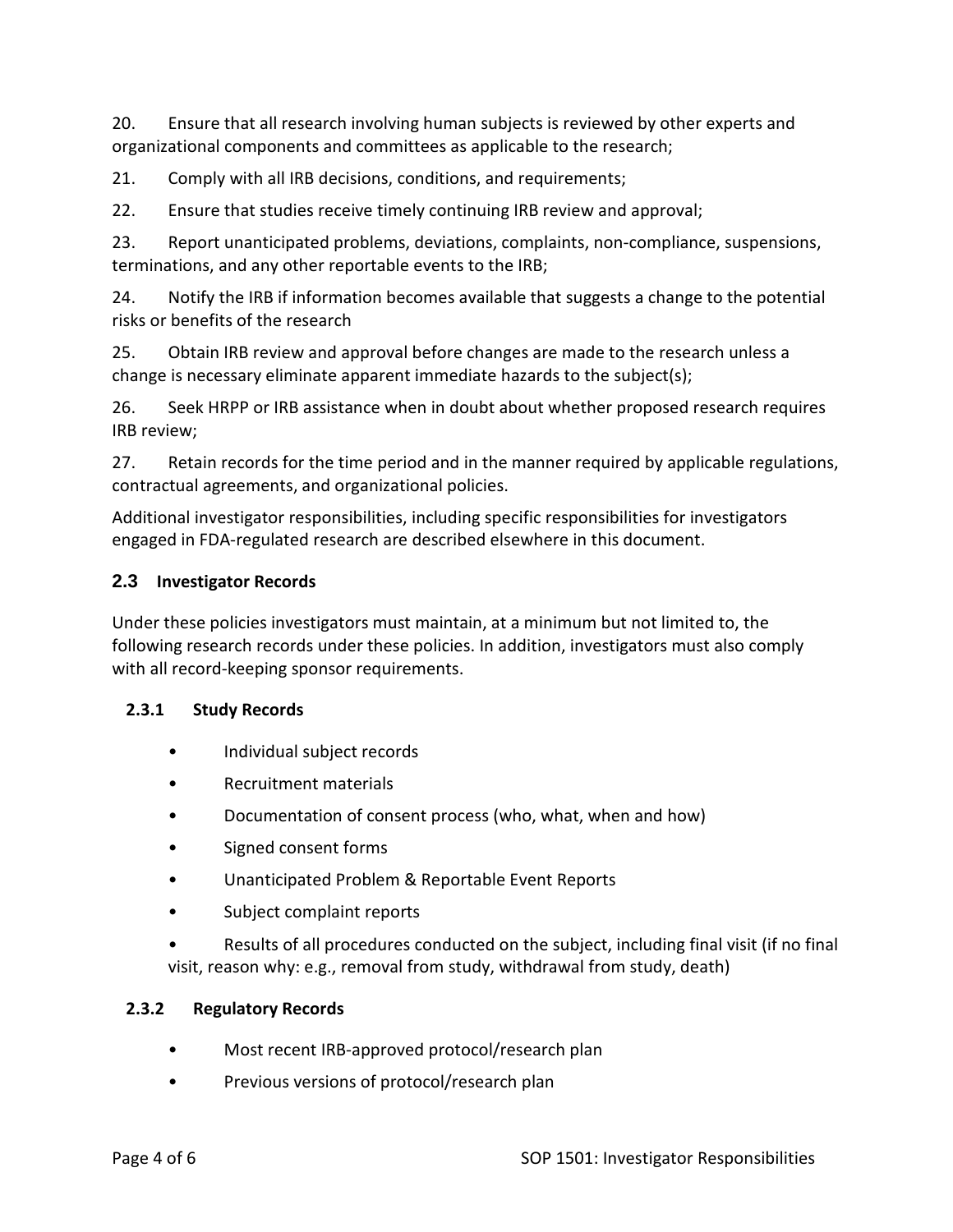• All correspondence (i.e., approvals, reporting forms and responses, etc.) to and from the IRB

- All correspondence with the sponsor and others regarding the study
- Continuing review progress reports
- Modification Requests
- Investigational product accountability records, when applicable

## **2.3.3 Record Retention**

Investigator records must be retained in accordance with regulatory, organizational and sponsor or grantor requirements, but no less than three years following the completion of the research. All records must be maintained securely with limited access. Disposal of investigator records must be done in such a manner that no identifying information can be linked to research data.

For records not included in the UNC-CH General Records Retention and Disposition Schedule, refer to Federal retention requirements

- 1. DHHS regulations require that, "records relating to research which is conducted shall be retained for at least 3 years after completion of the research." [45 CFR 46.115(b)]
- 2. For Investigational New Drug (IND) research, the FDA requires that sponsors and investigators retain "records and reports required by this part for two years after a marketing application is approved for the drug; or if an application is not approved for drug, until two years after shipment and delivery of the drug for investigational use is discontinued and the FDA so notified." [21 CFR 312.57(c)]

#### **2.3.4 Public Records request**

Some of this documentation may be subject to public access under the North Carolina Public Records Act. The Office of University Counsel should be consulted when a public records request is received.

A records retention and disposition schedule is a document used to identify and manage the records that document the activities and history of an organization. It identifies and classifies the records created, received, and used by the organization and provides instructions on how long they need to be retained for legal, fiscal, and historical purposes.

This records retention and disposition schedule is a tool for employees of The University of North Carolina at Chapel Hill to use when managing the records of the University. It lists records found in the administrative, academic, and health affairs units of the University and gives an assessment of their value by indicating if, and when, they should be destroyed or transferred to University Archives.